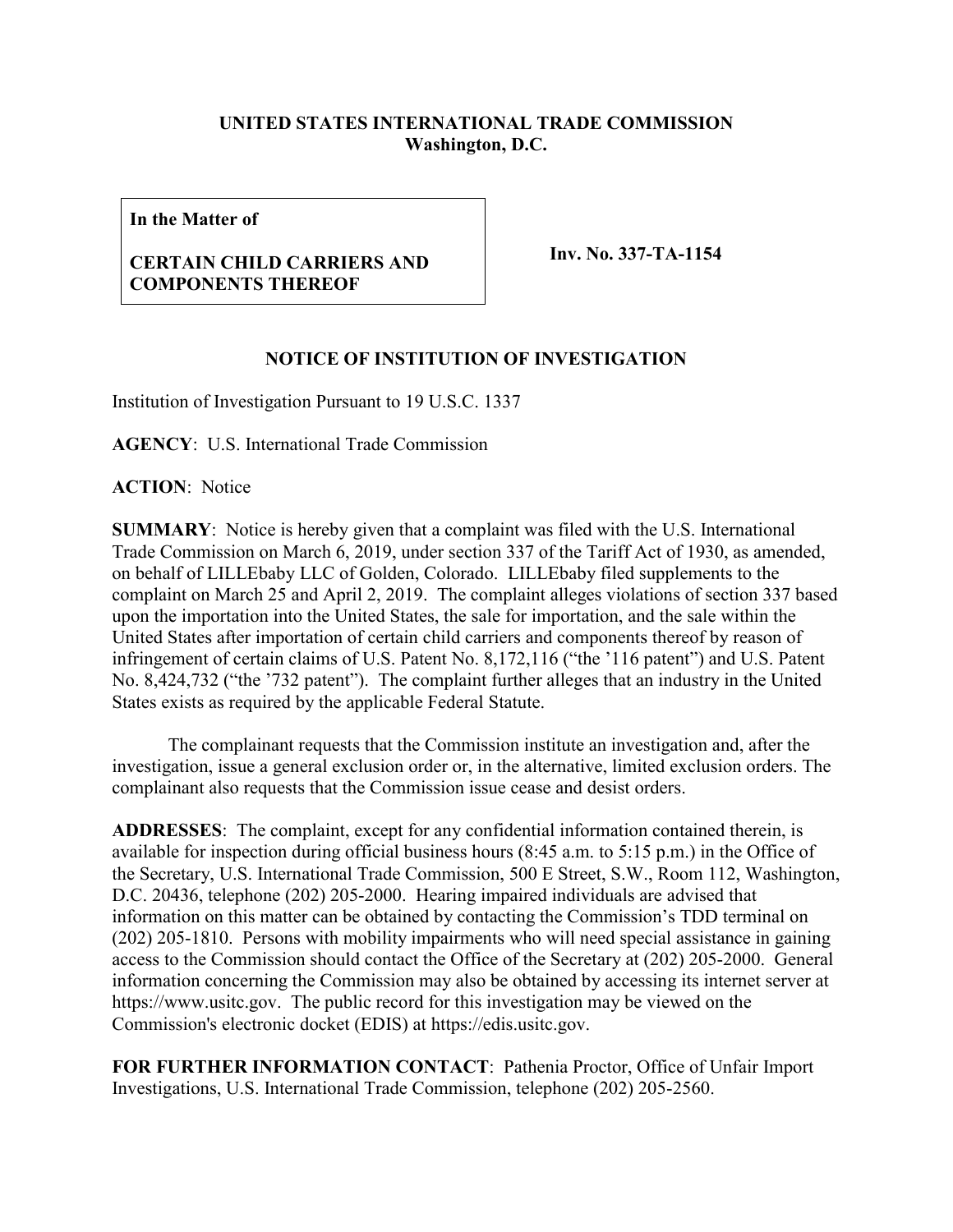## **SUPPLEMENTARY INFORMATION**:

**AUTHORITY**: The authority for institution of this investigation is contained in section 337 of the Tariff Act of 1930, as amended, 19 U.S.C. 1337, and in section 210.10 of the Commission's Rules of Practice and Procedure, 19 C.F.R. 210.10 (2018).

**SCOPE OF INVESTIGATION**: Having considered the complaint, the U.S. International Trade Commission, on April 4, 2019, **ORDERED THAT** –

(1) Pursuant to subsection (b) of section 337 of the Tariff Act of 1930, as amended, an investigation be instituted to determine whether there is a violation of subsection (a)(1)(B) of section 337 in the importation into the United States, the sale for importation, or the sale within the United States after importation of products identified in paragraph (2) by reason of infringement of one or more of claims 1, 2, 5–7, 9, 11, 14–16, 18–20, and 23–25 of the '116 patent and claims 1–14 of the '732 patent; and whether an industry in the United States exists as required by subsection (a)(2) of section 337;

(2) Pursuant to section 210.10(b)(1) of the Commission's Rules of Practice and Procedure, 19 C.F.R. 210.10(b)(1), the plain language description of the accused products or category of accused products, which defines the scope of the investigation, is "child carriers wearable on the transporting individual";

(3) For the purpose of the investigation so instituted, the following are hereby named as parties upon which this notice of investigation shall be served:

(a) The complainant is:

LILLEbaby LLC 700 12th Street Golden, Colorado 80401

(b) The respondents are the following entities alleged to be in violation of section 337, and are the parties upon which the complaint is to be served:

> BabyBjorn AB Kulltorpsvägen 49 Lanna SE-333 74 Bredaryd Sweden

BabyBjorn Inc. 1270 Broadway, Room 508 New York, New York 10001

BabySwede LLC 1157 Rockside Road Cleveland, Ohio 44134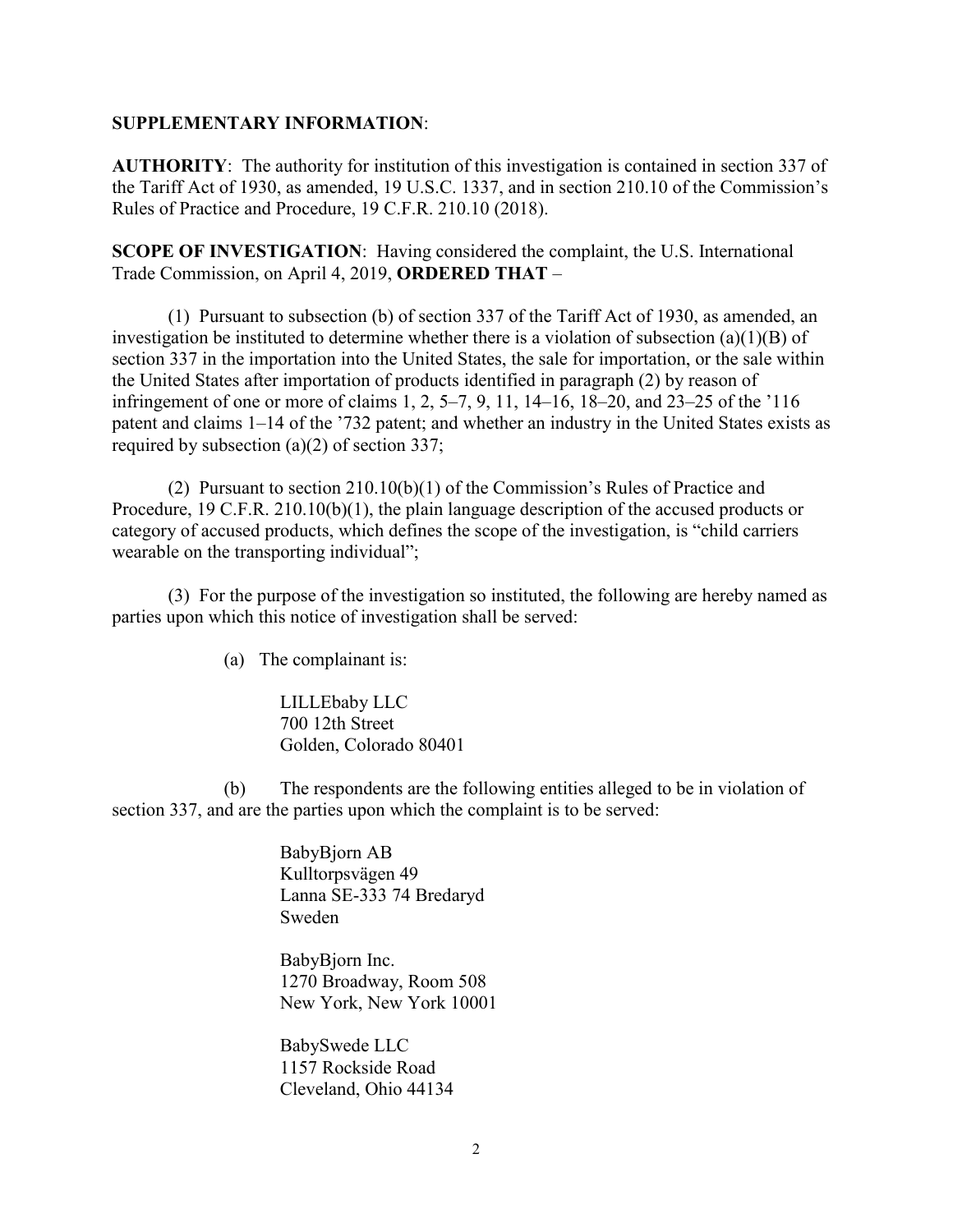Baby Tula LLC a/k/a New Baby Tula LLC 2640 Financial Ct. San Diego, California 92117

Boba Inc. d/b/a Beco Baby Carrier 2033 11th Street, # 1 Boulder, Colorado 80302

ByKay BV Kruisbergsewwg 44a Wijchen, Gelderland, 6601 DD The Netherlands

Artsana USA, Inc. f/k/a Chicco USA Inc. 1826 William Penn Way Lancaster, Pennsylvania 17601

Cybex GmbH Riedingerstr 18 Bayreuth 95448 Germany

Columbus Trading Partners USA, Inc. 560 Harrison Avenue Boston, Massachusetts 02118

The Ergo Baby Carrier Inc. 617 W. 7th Street, Suite 1000 Los Angeles, California 90017

Blue Box OpCo LLC d/b/a Infantino 10025 Mesa Rim Road San Diego, California 92121

Isara, Deneris Trade SRL Str. Tautului Nr 21g Apt. 1 Floresti, Cluj 407280 Romania

Jonobaby Babytragen Gutenbergstraße 17, 14467 Potsdam Germany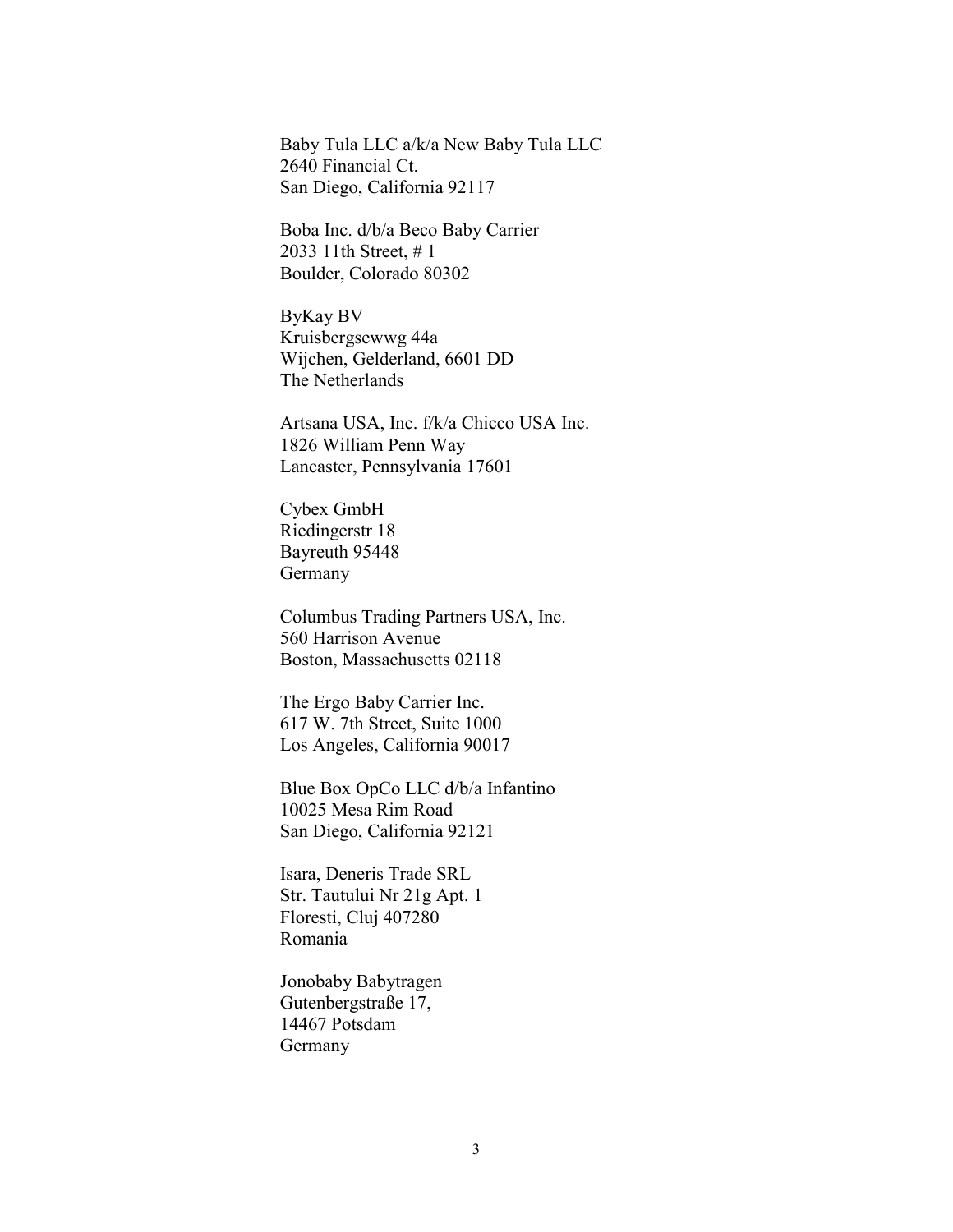Kokadi GmbH & Co. KG Domagkstr. 7 85551 Kirchheim B. Munich Germany

Lenny Lamb Sp. z o.o. Sp.K Domaniewska 37/2.43, 02-672 Warsaw Poland

Minimonkey BV Larikslaan 9 Amsterdam, Noord-Holland, 1087 SC The Netherlands

Mountain Buggy USA a/k/a Phil & Teds USA Inc. 221 Jefferson Street Fort Collins, Colorado 80524

Soul US Inc. #82/2 New Timberyard Layout, Mysore Road Bangalore, Bangalore KA 560026 India

Stokke AS Parkgata 6 Aalesund Møre og Romsda N-6001 Norway

Stokke LLC 5 High Ridge Park, Suite 105 Stamford, Connecticut 06905

Tingtao Sunveno Co., Ltd. No. 11 Huqing Road, Sifang District Qingdao, Shandong 266044 China

Wuxi Kangarouse Trading Co. Ltd. Enterprises d/b/a Kangarouse 8-1321, East Xihu Rd. Wuxi, Jiangsu Province 214000 China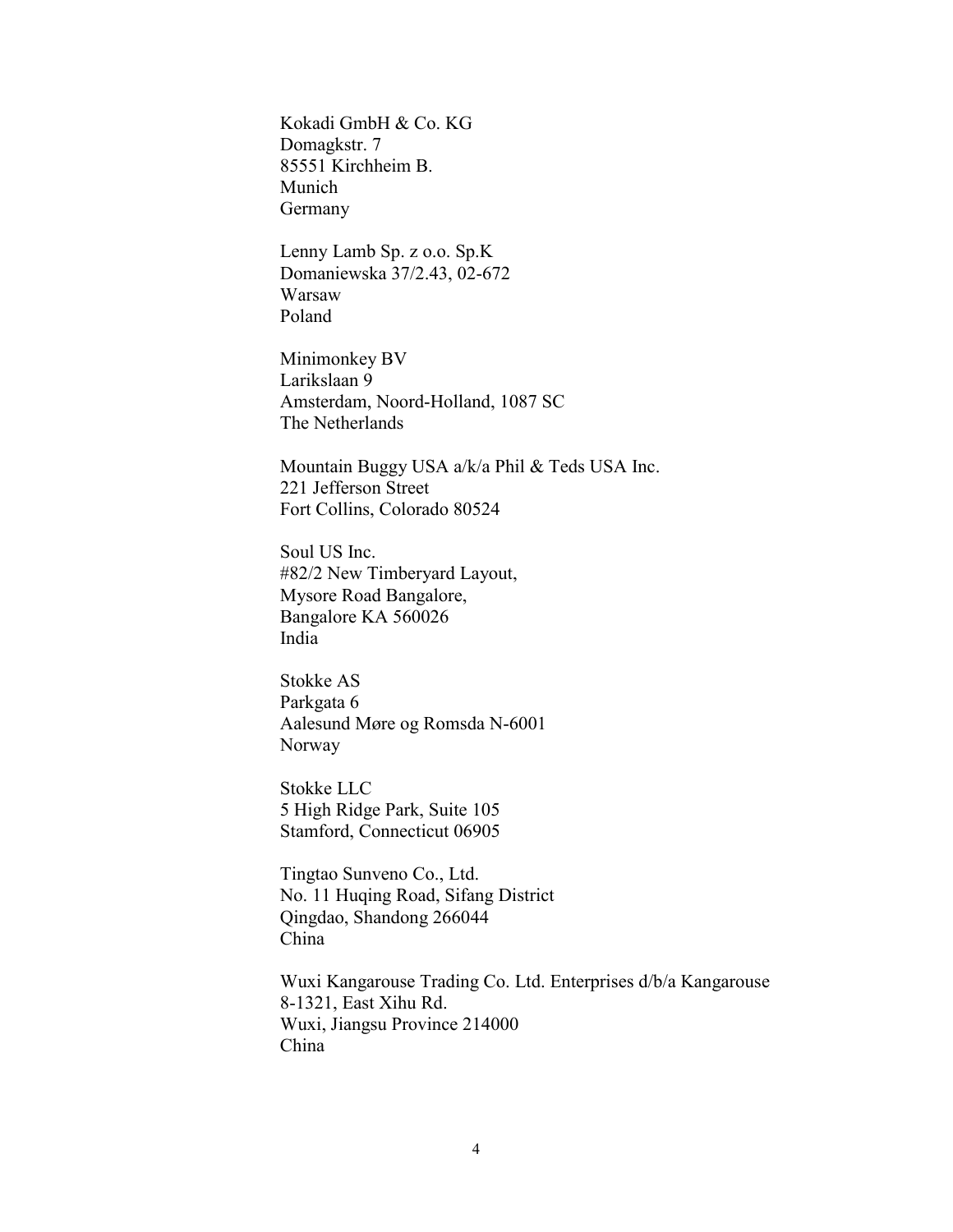Jing Jiang Dimarco Packaging & Gifts Co. Ltd. No.21st, Xinyi Road, Chengbei Section Jingjiang Jiangsu 214500 China

Jiangsu Matrix Textile Co., Ltd., No.21st, Xinyi Road, Chengbei Section Jingjiang Jiangsu 214500 China

Quanzhou Mingrui Bags Co. Ltd. Room 301, No.3 Building, East JinPu Road Hi-Tech Park JiangNan, FuQiao Quanzhou Fujian 362000 China

L'Echarpe Porte Bonheur, Inc. d/b/a Chimparoo 7 - 25 Rue de Lauzon Boucherville, QC J4B 1E7 Canada

Britax Child Safety, Inc. 4140 Pleasant Road Fort Mill, South Carolina 29708

(c) The Office of Unfair Import Investigations, U.S. International Trade Commission, 500 E Street, S.W., Suite 401, Washington, D.C. 20436; and

(4) For the investigation so instituted, the Chief Administrative Law Judge, U.S. International Trade Commission, shall designate the presiding Administrative Law Judge.

Responses to the complaint and the notice of investigation must be submitted by the named respondent in accordance with section 210.13 of the Commission's Rules of Practice and Procedure, 19 C.F.R. 210.13. Pursuant to 19 C.F.R. 201.16(e) and 210.13(a), such responses will be considered by the Commission if received not later than 20 days after the date of service by the Commission of the complaint and the notice of investigation. Extensions of time for submitting responses to the complaint and the notice of investigation will not be granted unless good cause therefor is shown.

Failure of the respondent to file a timely response to each allegation in the complaint and in this notice may be deemed to constitute a waiver of the right to appear and contest the allegations of the complaint and this notice, and to authorize the administrative law judge and the Commission, without further notice to the respondent, to find the facts to be as alleged in the complaint and this notice and to enter an initial determination and a final determination containing such findings, and may result in the issuance of an exclusion order or a cease and desist order or both directed against the respondent.